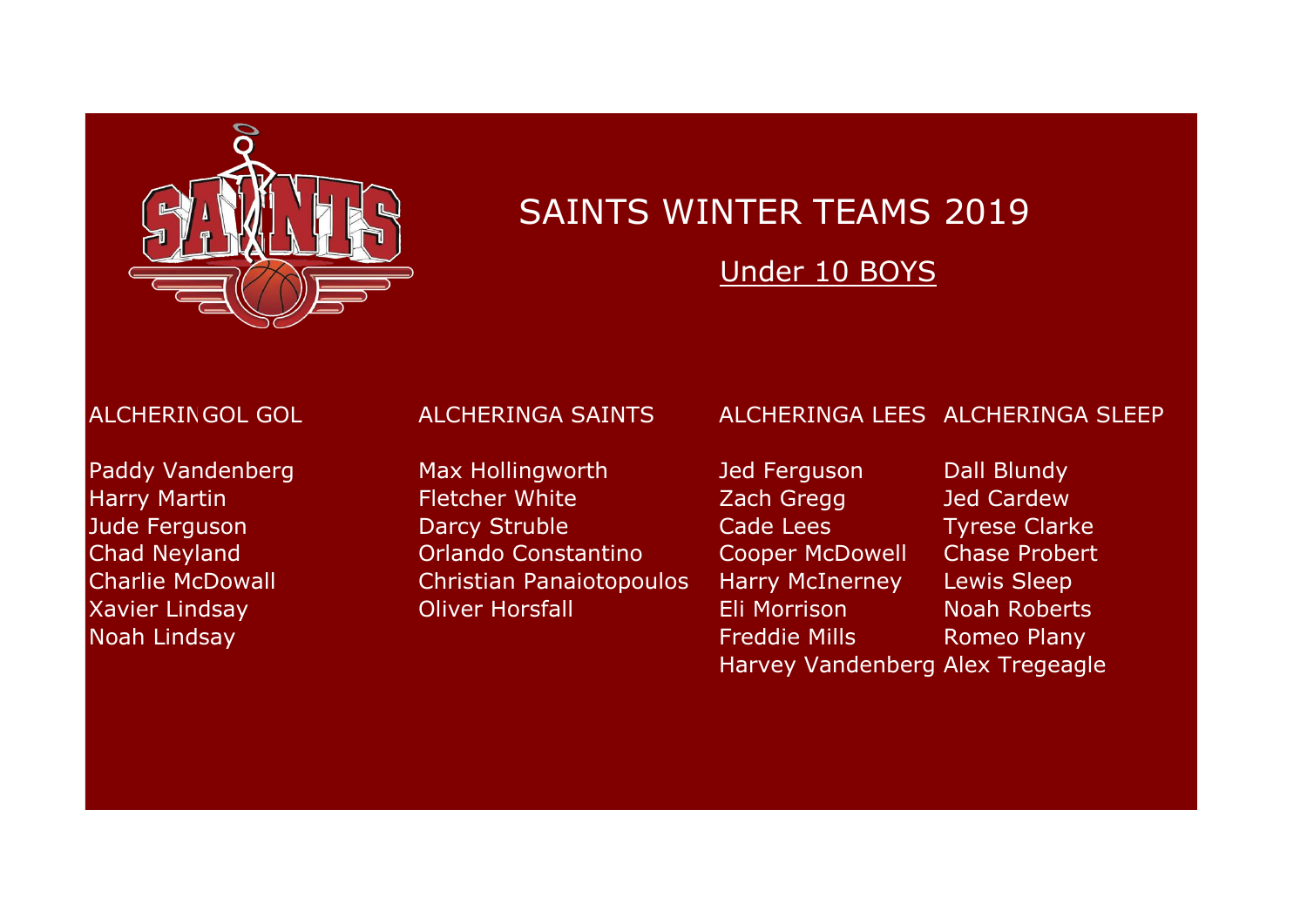

 $\overline{\phantom{0}}$ 

# SAINTS WINTER TEAMS 2019

| Under 10 Girls                                                                                                                        | Under 10 Girls                                                                                                | Under 12 Girls                                                                                                                              |
|---------------------------------------------------------------------------------------------------------------------------------------|---------------------------------------------------------------------------------------------------------------|---------------------------------------------------------------------------------------------------------------------------------------------|
| <b>ALCHERINGA JAMES</b>                                                                                                               | <b>ALCHERINGA WOODS</b>                                                                                       | <b>ALCHERIISAINTS</b>                                                                                                                       |
| Payton Hand<br><b>Dillon James</b><br><b>Brooklyn Jarmaine-Watt</b><br><b>Remi McDermott</b><br><b>Ariah Tickle</b><br>Milla Williams | <b>Ashleee Glare</b><br>Isabella Mench<br><b>Ellie Glare</b><br><b>Felicity Pike</b><br><b>Peggy Thornton</b> | Jeyda Metin<br><b>Maddison Horsfall</b><br>Lilli Fewings<br><b>Grace Fangaloka</b><br><b>Sienna Charles</b><br>Lilly Teuma<br>Eva Whitworth |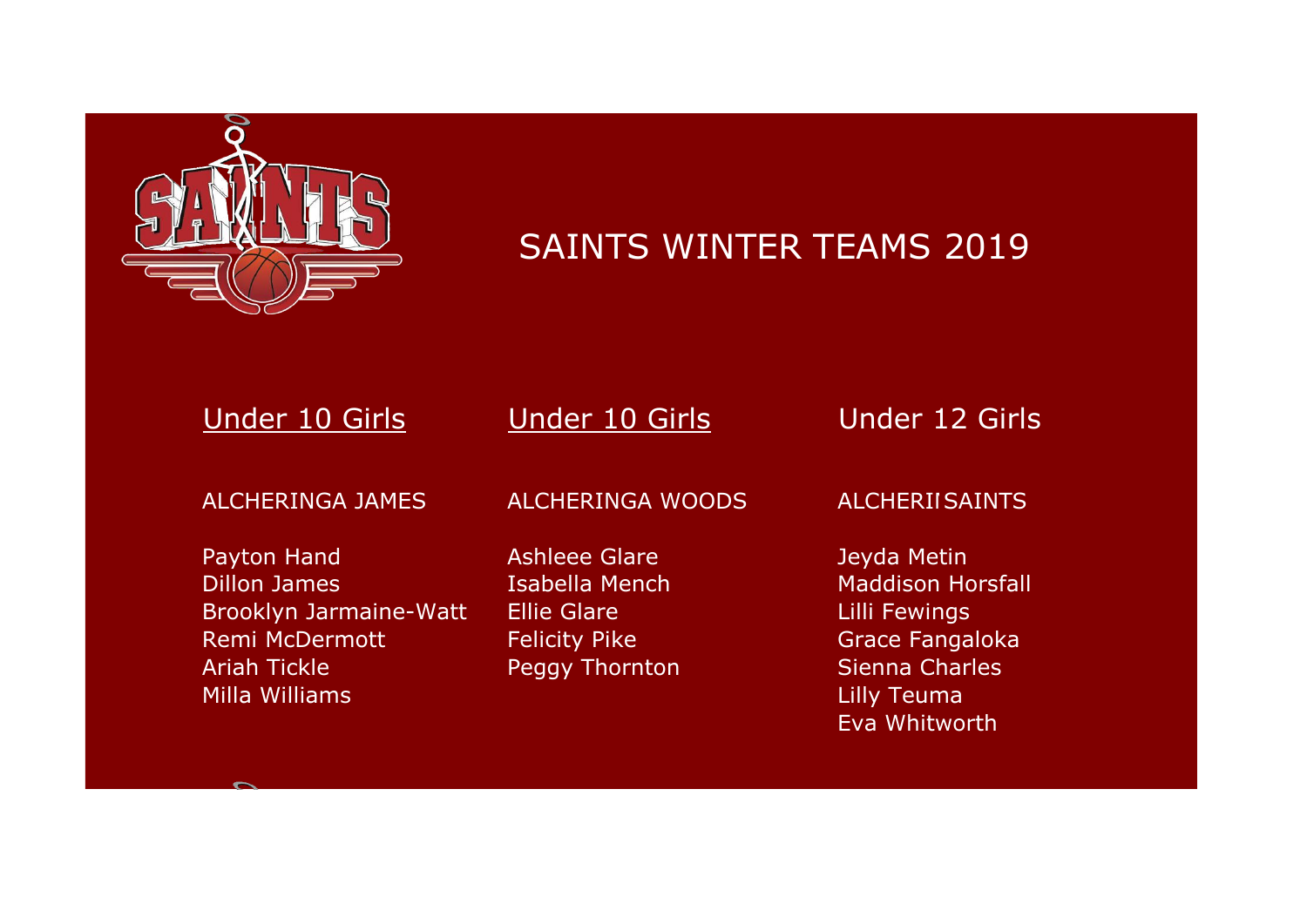

## Under 12 Boys

**Jude Blundy Caelen Blyth Dante Mammone** Oakley McKinnon Keeble Devereux Charlie Puafisi Austin Iredale Noah Peterson Ziggy Stockman Nicholas Sinclair Musaashi Safak Max Hiltonwood Archie Thompson Kaylen Ziernicki Manuel John Menhennett Chase Russell **Archie McPhee** Macki Tickle

### ALCHERINGA IREDALE ALCHERINGA WOODS ALCHERINGA HILTONWOOD

Elijah Mosaati **Rory Pullen** Rory Pullen Thomas OCallaghan Jack Heuser Mason Tauelangi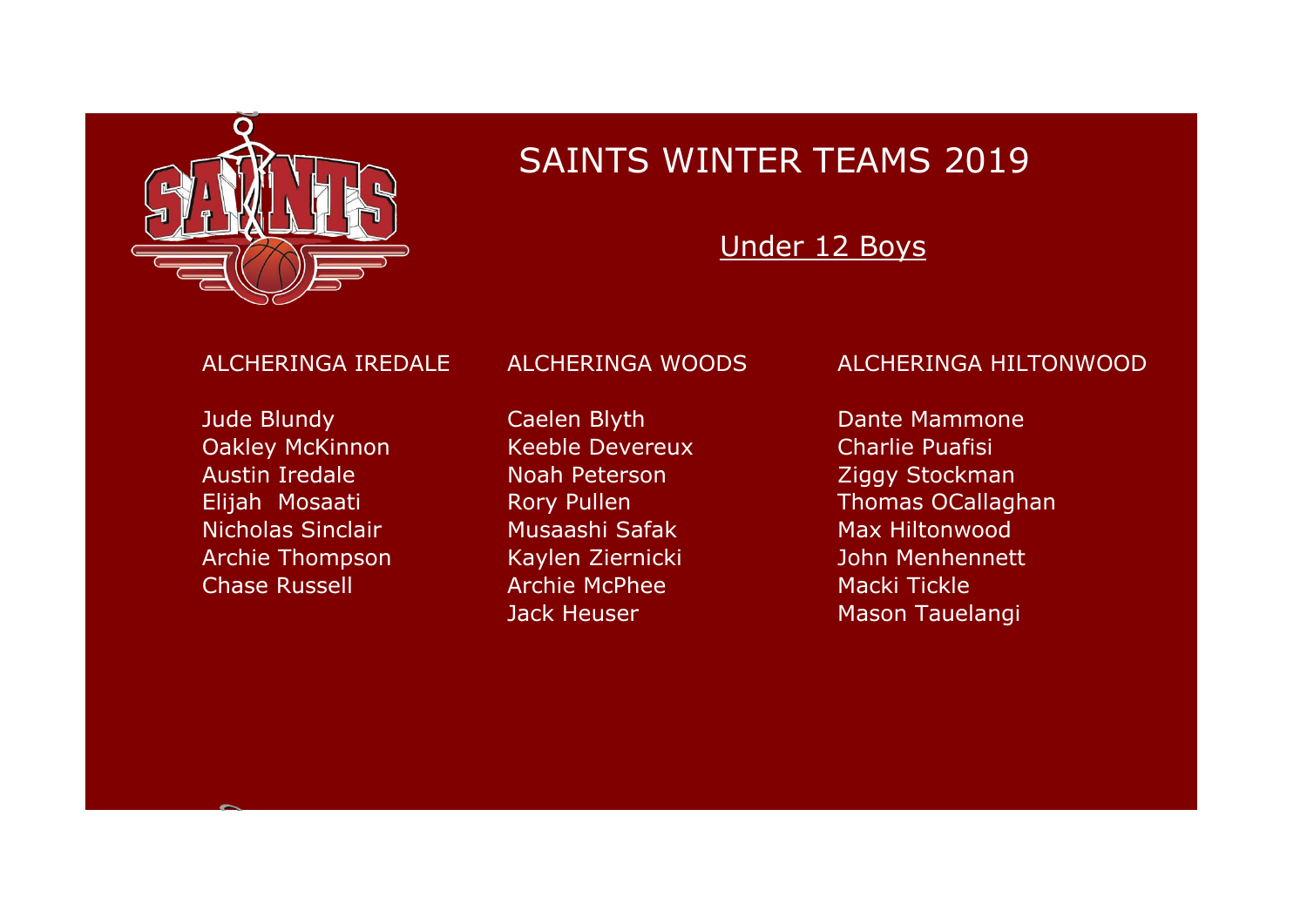

## Under 14 Girls

**Juliett Leng Kate Morello Asia Sale** Elke Meehan **Ava Mattchoss** Isabelea Skipsey Willow Pain **Amiee James** Makenna French Camryn Olivia Taylor Meg Kelly Nancy Zara Ashton Wade Tanika Russell Charlotte Ferdeja Charlotte Littore Mia Hart Makenna Robertson Kahra Burke Lilli Bock Chevelle Trinne Meg Knight **Ebony Ietto Example 20** Dakota Trinne

### ALCHERINGA MEEHAN ALCHERINGA MATHEWS ALCHERINGA SAINTS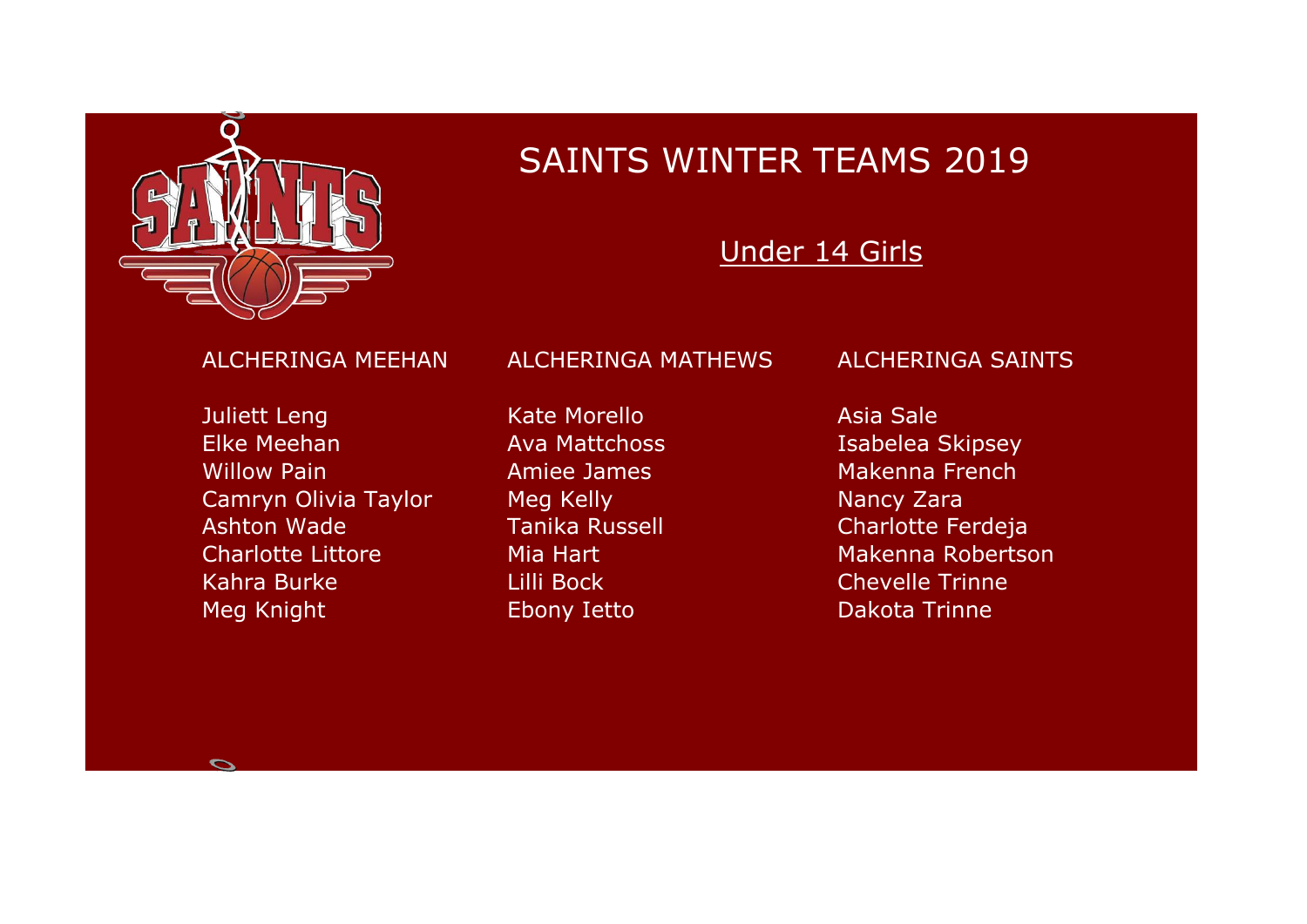

Under 14 Boys

Tague Morris Zaiden Olsen Charlie Watt Josh Gregg Will Norton Sam Tassone Luca Burford Mason Green Sperser Seward **Marko Sullien Power** And Rain Stevens Kade Ferguson **Sam Gosman National Accords Contract Contract Contract Contract Contract Contract Contract Contract Contract Contract Contract Contract Contract Contract Contract Contract Contract Contract Contract Contract Contract Cont** 

Harry Beavis **Network Colpy Geister** Manus Jim Williams Cayden Edwards Sam Cummmings Rohan Hamence Riley Glare Charlie Vandenberg Oliver Marr North Will Oconnor Nettin Aydin Metin Nettin Darcy Noonan Angus Thornton **Harry Knight** Kayden Lewis Ryder Roberts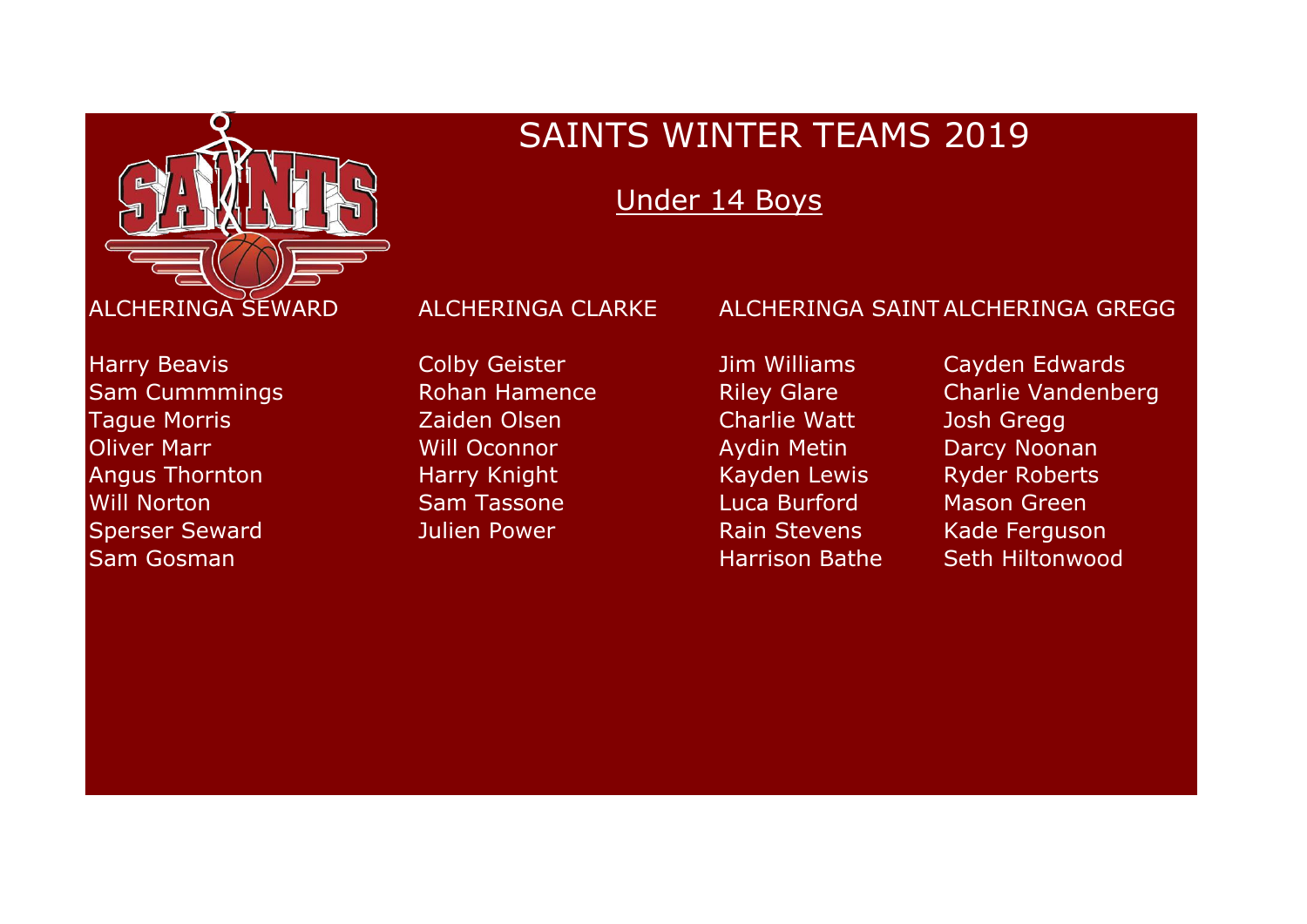

U 16 Boys U 16 Boys U 17 Girls

ALCHERINGA ORWELL ALCHERINGA SAINTS ALCHERINGA SAINTS

Will Mitchem Cameron Weller Willem Taylor **Em Cawley** 

Tre Morfew **The Morfew Contract Accord Delcastegne Zoe Tonkin** Harry Bottams **Marcus Ietto** Gorriga Kuhi Harry Bakewell Seb Bathe Chanelle Ricardi Chace Garraway **Zach Milne Aylah Karakurt Aylah Karakurt** Nash Nokes Fekita Fangaloka Jackson Green Henry Loughhead